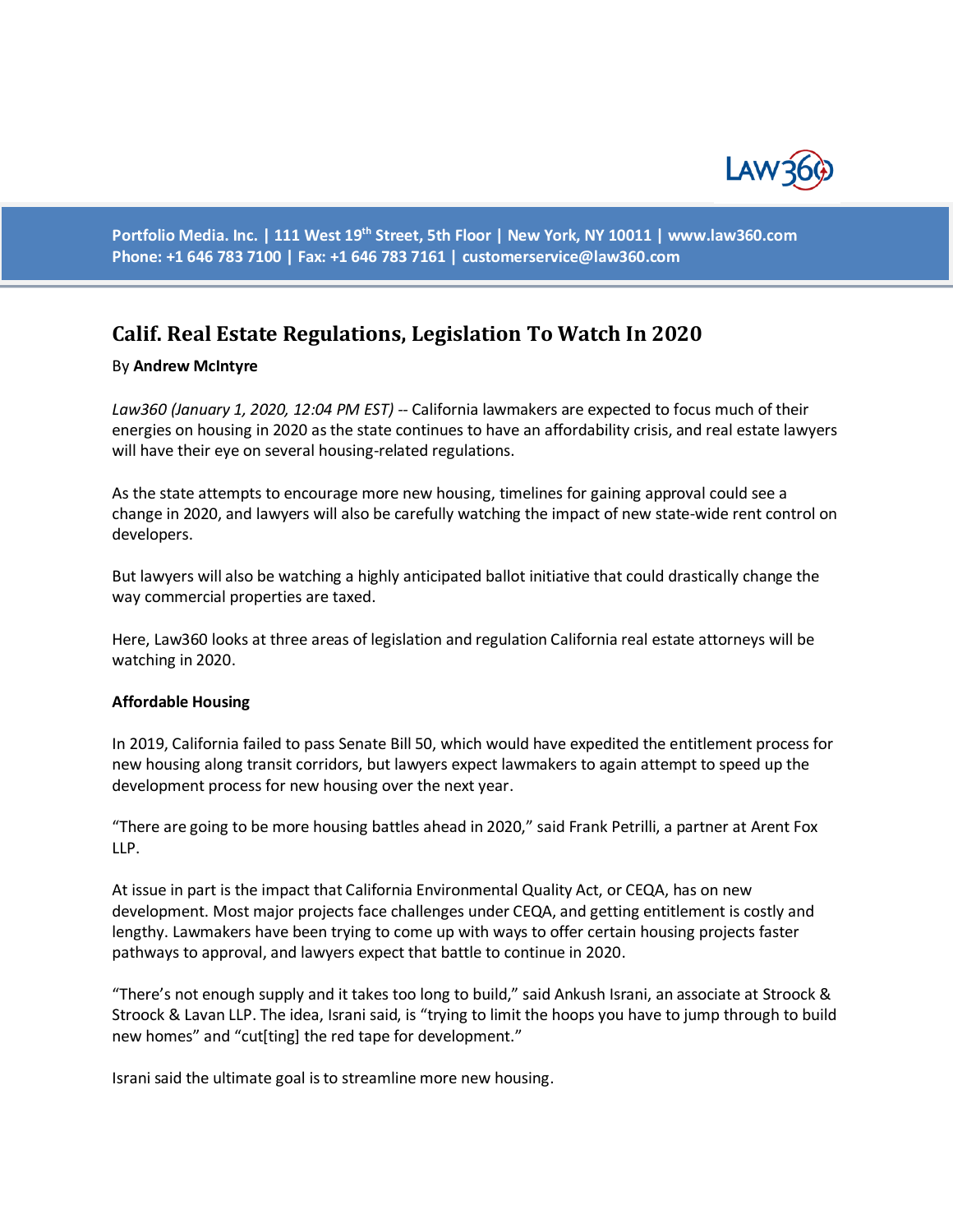"The most ... legislation that's going to be enacted in 2020 is going to be around trying to alleviate some of those problems," Israni said.

But adding more stock to the supply is only part of the picture.

California has also been seeking to put in place rent control, and the state achieved that in 2019. Assembly Bill 1482 put in place rent controls that cap rental raises at 5% per year, although lawyers say the move is complex, because it could actually discourage new development of for-rent housing, and developers could instead opt to build in other states that don't have rent controls.

"The implications for that are going to be far reaching," said Jane Hinton, a partner at Hunton Andrews Kurth LLP. "There will be more discussion. It could have chilling effect on … housing development."

### **Property Assessment**

California properties for more than 40 years have had protection from property tax increases, and voters in November 2020 will decide whether to remove that protection from commercial properties.

Under the 1978 law Proposition 13 properties do not get assessed every year, as is the norm in many states, but instead only get assessed when the property or a majority stake in the property is sold. Property taxes can still rise but tax increases are capped at 2% a year under Prop 13.

While lawyers say there's little hope for voters to approve lifting the protection from residential properties, voters next November will get a chance to lift that protection from commercial properties. The attempted change is known as the split roll, indicating that commercial properties would lose Prop. 13 protection while the law would still apply to residential properties.

Lawyers, though, caution that the change to the four-decade-old law could have ripple effects.

"I would think there would be a ton of unintended consequences," said Marc Liverant, a partner at Morgan Lewis & Bockius LLP. "The tax increases would be passed onto the tenant, and the tenant would pass them onto the customer. That would have a huge economic impact."

Attorneys also say it's unclear how mixed-use properties would be treated under the change.

"A lot of property is mixed-use. Part residential and part office. How does that get taxed?" Liverant said.

Proponents of the change have already gotten the signatures required to have the question on the 2020 ballot, but backers of the change are now at work on an amended initiative.

The new version of the initiative is aimed at providing more clarity to voters on where the additional tax revenue would go, said Amy Forbes, a partner at Gibson Dunn & Crutcher LLP.

"It makes it clear where the money goes. It's a Schools and Community First initiative," Forbes said. "Most people are ... worried at this point about the split roll," she added, referring to the commercial real estate community.